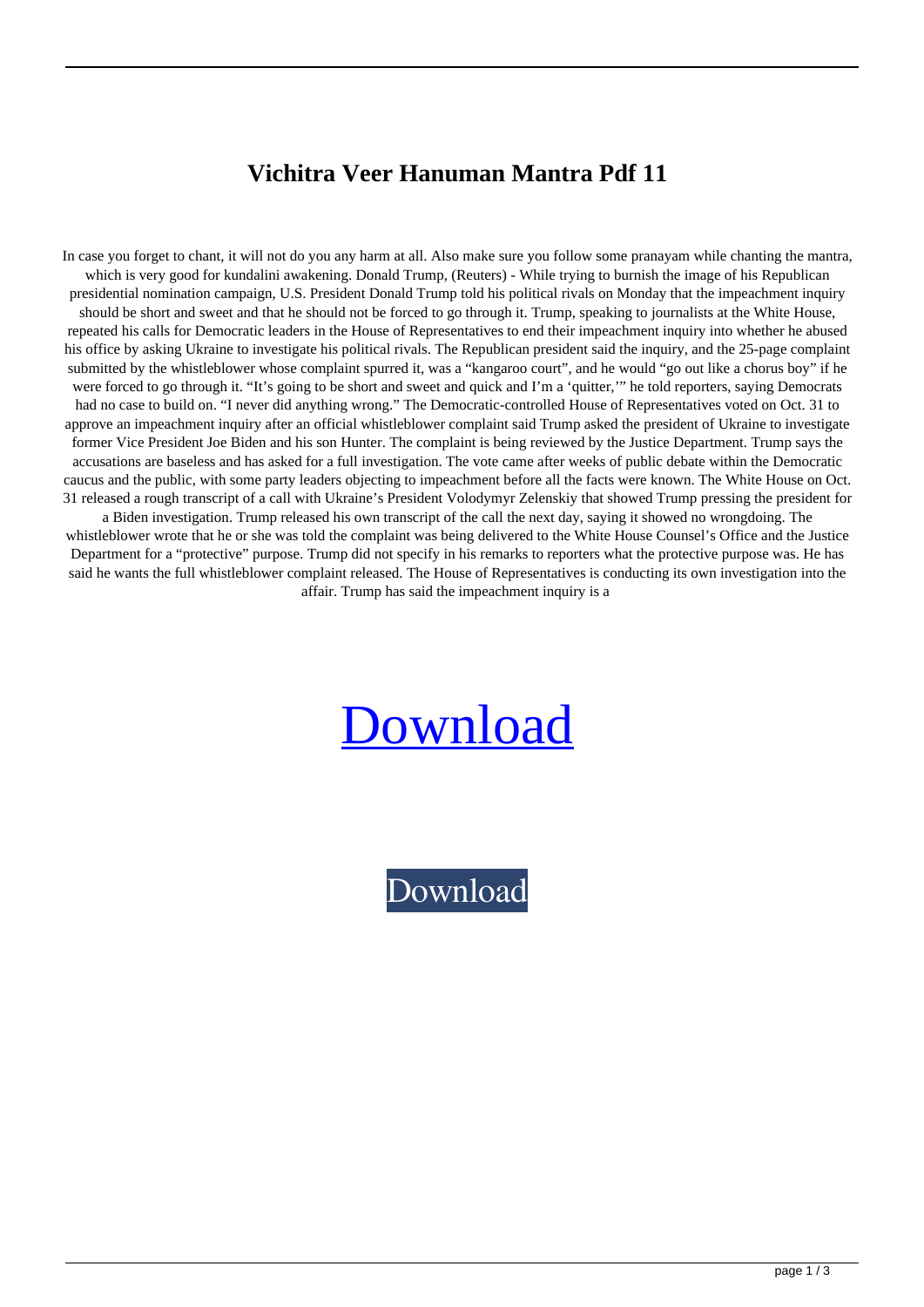November 29, 2013 â $\in$ " Devotees of God Hanuman (Maruti) can please God Hanuman by chanting this stotra daily with faith, devotion and... Sri Maruti Stotram  $\hat{a}\in\bullet$ Sri Maruti Stotra | Hanuman Stotra | Devotees of God Hanuman (Maruti) - https://you tu.be/GdPYrKu5Wa4  $\partial \alpha^{\alpha} \partial \alpha^{\beta}$ are  $\partial \alpha^{\beta}$ are  $\partial \alpha^{\beta} \partial \alpha^{\beta}$ are  $\partial \alpha^{\beta} \partial \alpha^{\beta}$  $a\alpha$ ,  $a\alpha$ ,  $a\alpha$  and  $a\alpha$  and  $a\alpha$  and  $a\alpha$  and  $a\alpha$